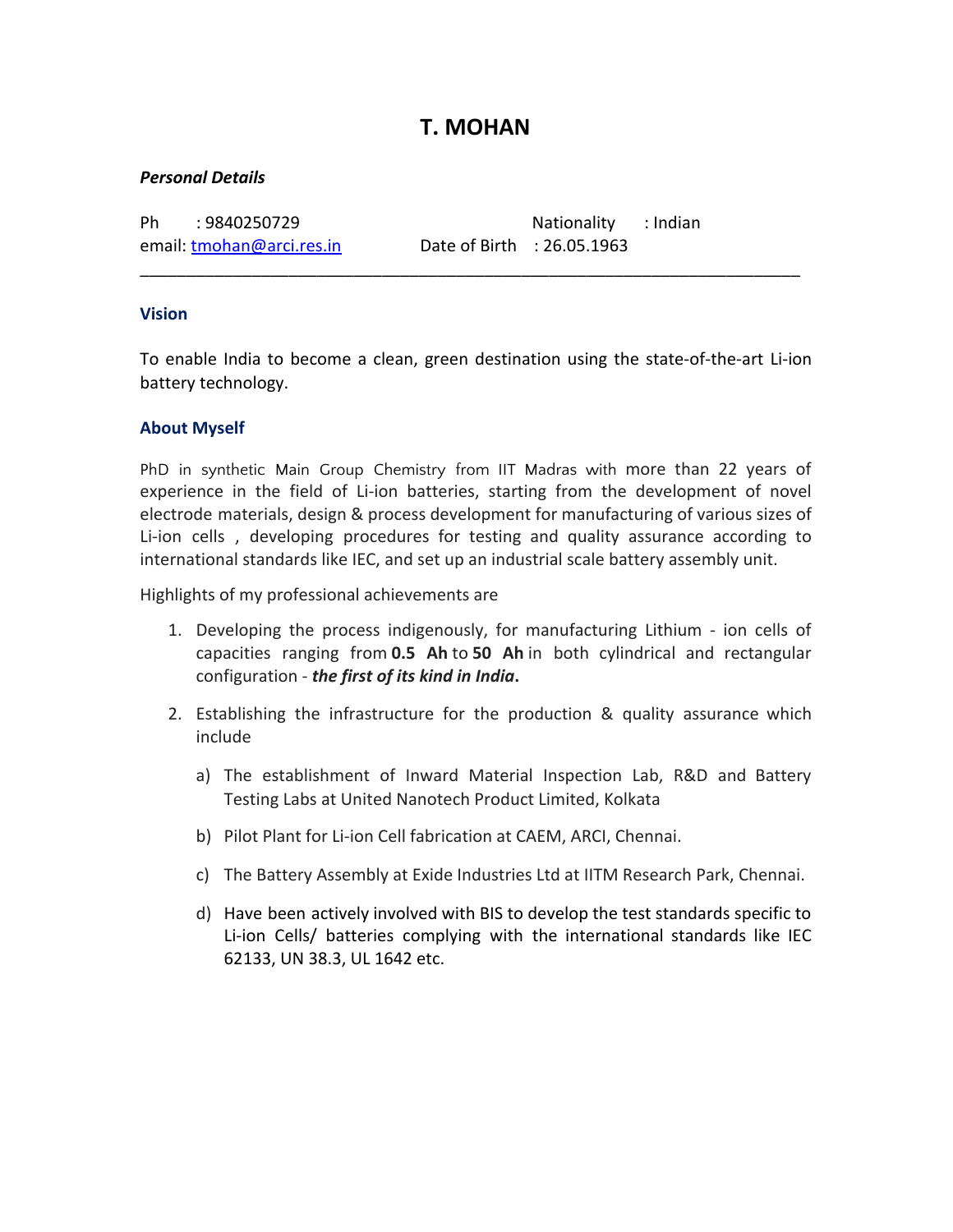#### **PROFESSIONAL EXPERIENCE**

- **From 2020** Senior Scientist at International Advanced Research Centre for Powder Metallurgy & New Materials, ARCI, Chennai for the Development of Large Lithium- ion batteries for automotive and ESS application
- **2019-2020** General Manager at Exide Leclanche Energy private Ltd (JV with Exide Industries Ltd.) IITM, Research Park, Chennai.
- **2014-2019** General Manager at Exide Industries Limited.
- **2010–2014** Senior Scientist at International Advanced Research Centre for Powder Metallurgy & New Materials, ARCI, Chennai for the Development of Large Lithium- ion batteries for EV and HEV application.
- **2010 –2014** Senior Scientist at International Advanced Research Centre for Powder Metallurgy & New Materials, ARCI, Chennai for the Development of Large Lithium- ion batteries for EV and HEV application.
- **2009-2010** Senior Scientist at United Nanotech Products Ltd. Howrah as Head, Quality Assurance & control, and R & D.
- **1999 2008** Senior Manager- Technical, Lithium ion Batteries at HBL Power Systems Ltd. Hyderabad, India.
- *Project* Design and Development of High energy and High-Power Lithium -ion cells and batteries of different sizes.
- **1995 99** Scientist Fellow at Lithium Batteries Division, Central Electrochemical Research Institute, Karaikudi, Tamil Nadu, India
- *Project* Synthesis of 4V Positive Electrode Materials for Lithium ion Batteries, and their Physico-Chemical Characterization. - sponsored by Indo- French Centre for the Promotion of Advanced Research (IFCPAR).

#### **POSTDOCTORAL**

- 1992-95 With Prof. John G. Verkade, Dept. of Chemistry, Iowa State University, Ames, Iowa - 50011, USA *Project* Utility of organophosphorus compounds in the desulphurization of solid coal, and as NMR tagging reagents for the estimation of total phenolics in the coal liquefaction resids. Studies on the reactions of a proazaphosphatrane which is a non nucleophilic super base.
- 1991-92 With Prof. Robert R. Holmes in the Dept. of Chemistry, University of Massachusetts, Amherst, Massachusetts-01003,USA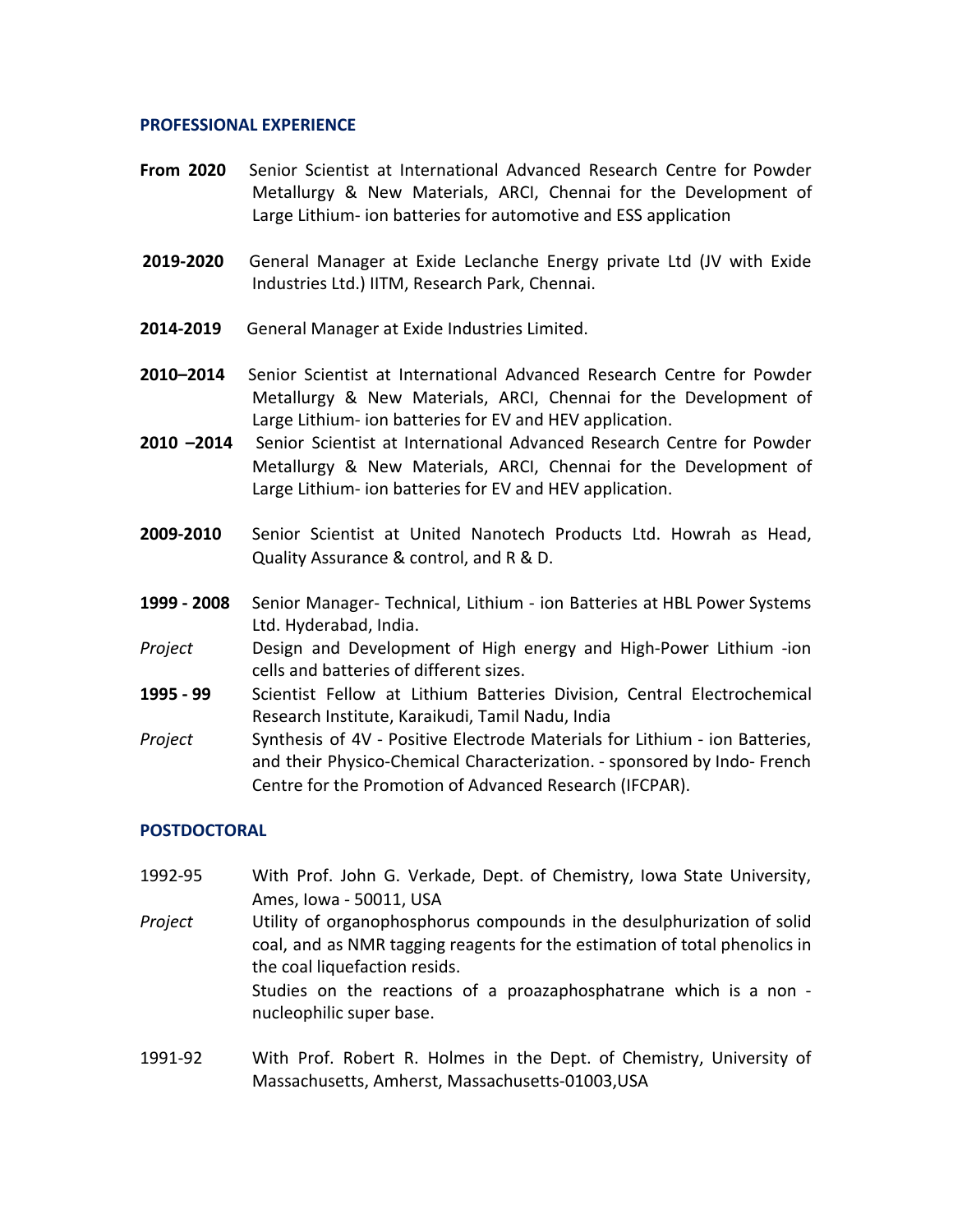*Project* Synthesis and structural studies on the hyper-valent phosphorus compounds which are useful models in the ester hydrolysis of c-AMP.

#### **EDUCTAIONAL QUALIFICATION**

| <b>Doctoral</b> |
|-----------------|
|-----------------|

| 1986-90       | Dept of Chemistry, Indian Institute of Technology, Madras.                                      |
|---------------|-------------------------------------------------------------------------------------------------|
| Project       | Studies on the reactions of cyclothiazenes with unsymmetrical<br>phosphines and phosphinimines. |
|               | Thesis Advisors: Prof. G. Aravamudan & Dr. M.N. Sudheendra Rao                                  |
| M.Sc          |                                                                                                 |
| 1983-85       | Madura College (Autonomus), Madurai, Tamil Nadu, India.                                         |
| Major         | <b>General Chemistry</b>                                                                        |
| <b>B.Sc</b>   |                                                                                                 |
| 1980-83       | Madura College (Autonomus), Madurai, Tamil Nadu, India                                          |
| <b>Majors</b> | Mathematics and Chemistry                                                                       |

#### **Achievements at the**

### **Exide Industries Limited**

- Established the Li-ion battery Assembly & Testing Facility at IITMRP, Chennai for manufacturing batteries for 2W and 3W application.
- Involved in the development of test standards specific to Li-ion Cells/ batteries for BIS certification – held periodic discussions with scientists of ICAT (International Centre for Automobile Testing, Gurugram), BIS (Bureau of Indian Standards, New Delhi), ARAI (Automotive Research Association of India, Pune).
- Providing Techno-Marketing support for the Li-ion batteries for EV applications which helped in understanding the customer/market requirement in various automotive segments.
- Visited various Li-ion battery manufacturers in China & Fraunhofer Institute, Germany updating the latest advances in the world in Li-ion battery development technology.
- Provided technical support for the fabrication of the Li-ion batteries to Mahindra Reva for their electric cars e2o & e-varito.
- Involved in studies to improve Lead Acid Batteries for SLI application.

#### **Centre for Automotive Energy Materials, ARCI, Chennai**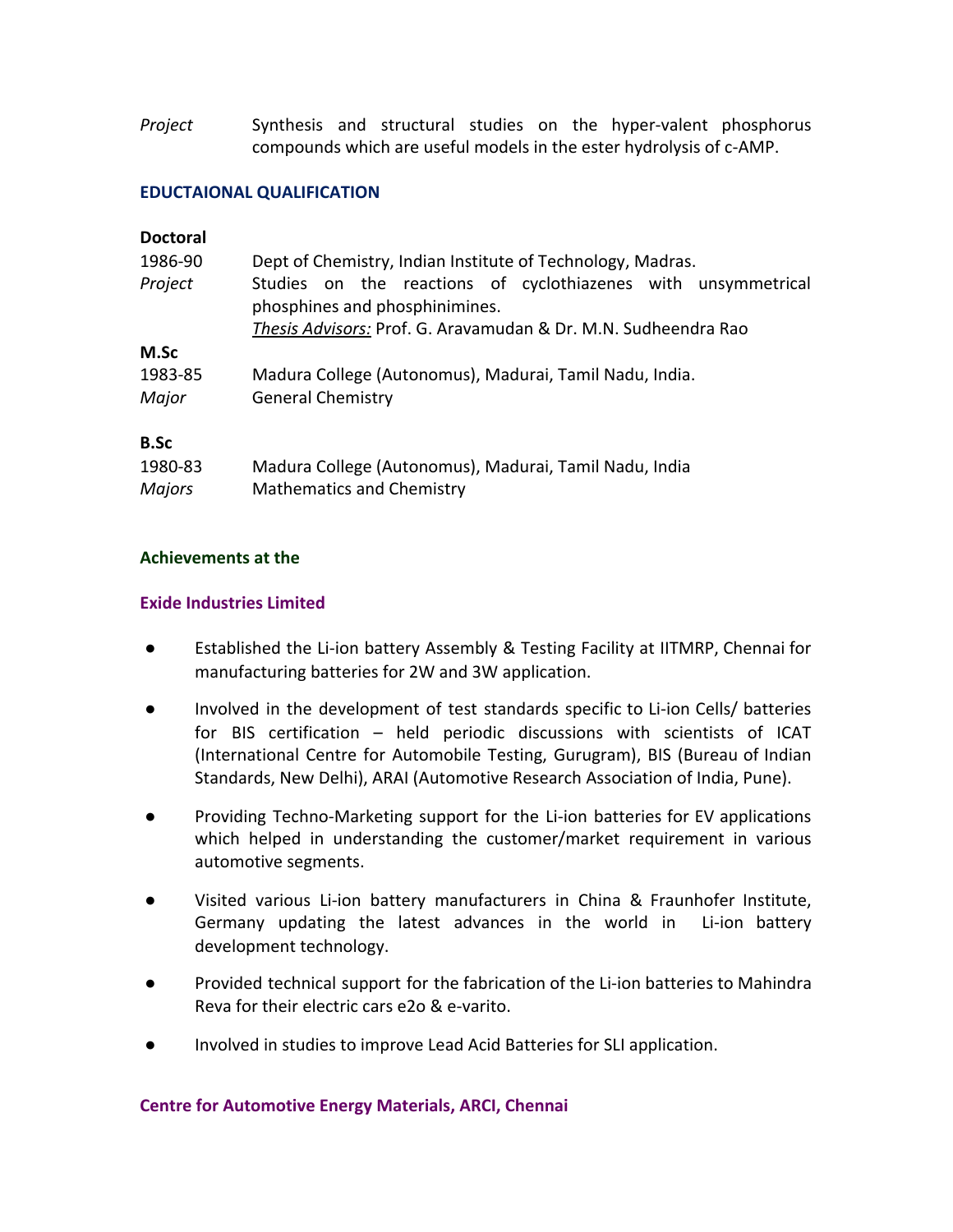- $\mathbb D$  Techno-administrative support for establishing the infrastructure for the center.
- **Z** Set up the Pilot Scale Research Facility for the fabrication of large format Lithium-ion cells and batteries and testing. This includes
	- a) Deriving the specification of the equipment for the fabrication line with a peak production capacity of 15 KW/ week; identifying suitable suppliers and procurement of the equipment after successful pre-dispatch inspection.
	- b) Design, installation and commissioning of the dehumidified rooms for locating the equipment for the pilot scale research facility.
	- c) Establishment of the processes for the fabrication of cells and batteries.
	- d) Standardizing the procedures for testing the cells and batteries complying with the requirement of EV, HEV.

# **United Nanotech Products Ltd., Howrah.**

- Set up the analytical laboratory and laid down the procedures for testing the Inward Chemicals & Raw Materials to produce Electrode Materials (large scale) for Li-ion cells. The materials include LFP, NCA and LTO
- Established the online QC of the final Products, both by chemical and electrochemical methods ensuring both QC and QA.
- Developed indigenous sources of raw materials and accordingly modified the process to manufacture the electrode materials at low cost. The LiFePO<sub>4</sub>, thus manufactured, was provided to many Li-ion cell manufacturers at China. It was learnt that the charge/discharge characteristics of the indigenously manufactured LiFePO $_4$  was comparable to that of some high-end commercial product.
- Design of the electrode materials to the customer requirements.
- Worked closely with various foreign customers, visited their labs and provided solutions for processing the materials to produce the electrodes and hence the cells.
- A working model for the solar street lights was made with white LEDs', lead acid battery and commercial solar panels.

# **HBL Power Systems Ltd, Hyderabad**

- Was twice presented the **Value-Added Employee Award** at HBL Power Systems.
- Developed the complete process for manufacturing Lithium ion cells of capacities ranging from 0.5 Ah to 50 Ah in both cylindrical and rectangular configuration, the first of its kind in India. This comprises of
	- I. Arriving at the composition of the active material, the binder and the conductive additive.
	- II. Methods of mixing, coating and calendaring and hence the fabrication of the electrodes with both non-aqueous and aqueous binders.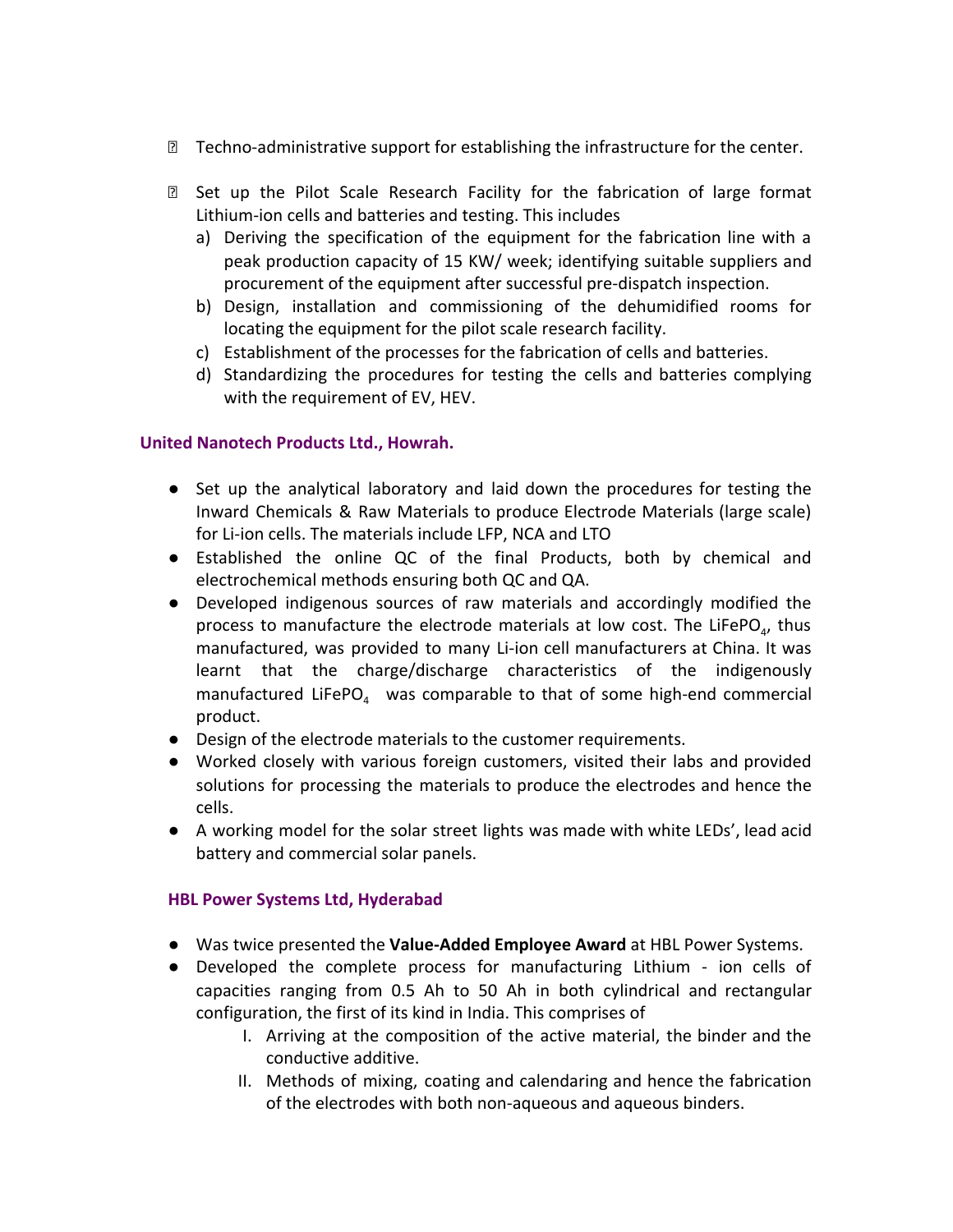- III. Designing the electrolytes and cell Assembly.
- IV. Cell Formation and Charge/discharge studies under various conditions.
- The cells provided cycle life more than 1000 times at "C" rate discharge and 90% DOD.
- $\bullet$  The electrolyte was developed in-house that can perform at -30 $^{\circ}$ C.
- Developed a membrane for the gel type Lithium-ion polymer cell.
- Developed nine different types of Lithium-ion batteries under CODE program for NSTL, Visakhapatnam, ADE, and LRDE, Bangalore, complying with the stringent requirement of the Defense. Demonstrated the batteries to the scientist of LRDE Bangalore.
- Developed a simple procedure for the synthesis of a low cost, stable and safe electrolyte salt.
- Developed Lithium Iron Phosphate, a safer positive electrode material for the Lithium-ion battery by resorting to various processes on a lab scale
- Developed acceleration and spin activated (30V,50mA), and stab activated (3V, 50 mA) Li/SOCI, Reserve Battery and demonstrated to the scientist of ARDE, Pune.
- Developed and supplied 12V, 5 Ah Lithium-ion batteries (300 nos.) for the Hand-Held Thermal Imager (HHTI) to the Indian defense.

# **CENTRAL ELECTROCHEMICAL RESEARCH INSTITUTE, Karaikudi**

- Developed six different types of the positive electrode materials for the Lithium-ion battery by resorting to the combustion Synthesis.
- Fabricated coin-cells and showed their utility as the promising cathode materials for Li-ion cells.
- The usefulness of Li<sub>2</sub>MnO<sub>3</sub> as a possible candidate for the Lithium-ion battery was revealed for the first time.

# **INVITED TALKS**

- *"***Nano Materials in Lithium Batteries***"* at *Ceramic Society of India, CGCRI, Kolkata, in April 2010.*
- *"***Recent Advances in Lithium-ion Battery Technology in India***"* at *Kongu Engineering College, Erode, in Dec.2012.*
- *"***Materials for Electrochemical Power Sources***"* at *Vel-Tech University, Avadi, Chennai, August 2013.*
- *"***Design and Development of Lithium-ion Batteries for EV application***"* at *ICAT, Gurgaon, May 2017.*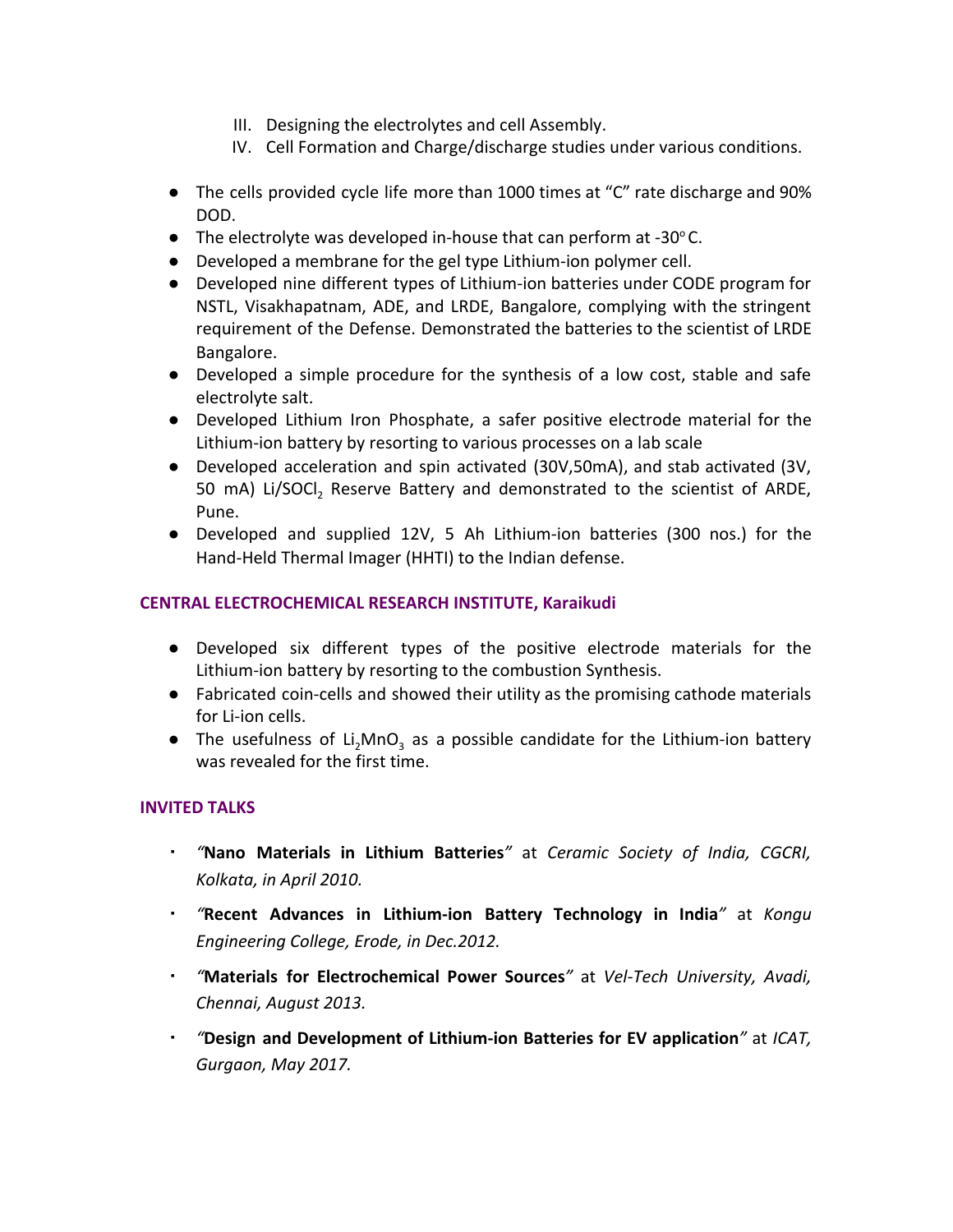- *"Design & Development of Lithium-ion Batteries and Challenges",* AICTE QIP sponsored Workshop on **Frontiers in Materials Research for Energy Applications***"* Dec. 2017, *Thyagaraja College of Engineering, Madurai.*
- Opening Panel Member in the conference on **"Lithium-ion Battery Technology for EV's: Packs and cells"** organized by Niti Ayog, IIT Delhi , India.
- Panel Member in **"The Premier Lithium Ion and Electric Vehicle Testers** *Meet* **2018"** *Nov 2018 at Ador- Digatron, Pune, India.*

# **MEETS AND SUMMIT**

- **Workshop on Emerging Trends in Power Sources for Aerospace and Related Applications**, organized by RCI, Hyderabad, *2006***.**
- **"India Energy Storage Technology Summit",** organized by *Underwriters Laboratory***,** New Delhi, India *2016.*
- **"First TPEM Group 1 Battery Meeting"** Chennai 2016
- **"India E-Vehicle Show and BV Tech Expo",** New Delhi, India**,** *2017***.**
- **"Meet on e-Rickshaws, e-Autos and e-Vans",** organized by *Ministry of Power (MOP) and Ministry of New & renewable Energy (MNRE), Govt. of India*, *2017*.
- "**2 nd Industrial On-site Li-ion Cells Production Technology Seminar"** *held at Fraunhofer Institute/Custom Cells,* Itzehoe, Germany, *2017.*
- **"International Conference & Expo on Lithium Batteries, Used Battery & E-Waste Management (EWM India- 2018)"** Goa, India, *2018*.
- **"2nd IESA-ICAT EV"** Gurgaon, India, *2018*.
- **"Southern Regional Workshop of MOVE Summit"** organized by **Govt. of Karnataka, WEC India & Niti Ayog, held at Bengaluru, India,** *2018***.**
- "**World Sustainable Development Summit**" New Delhi, India, *2019*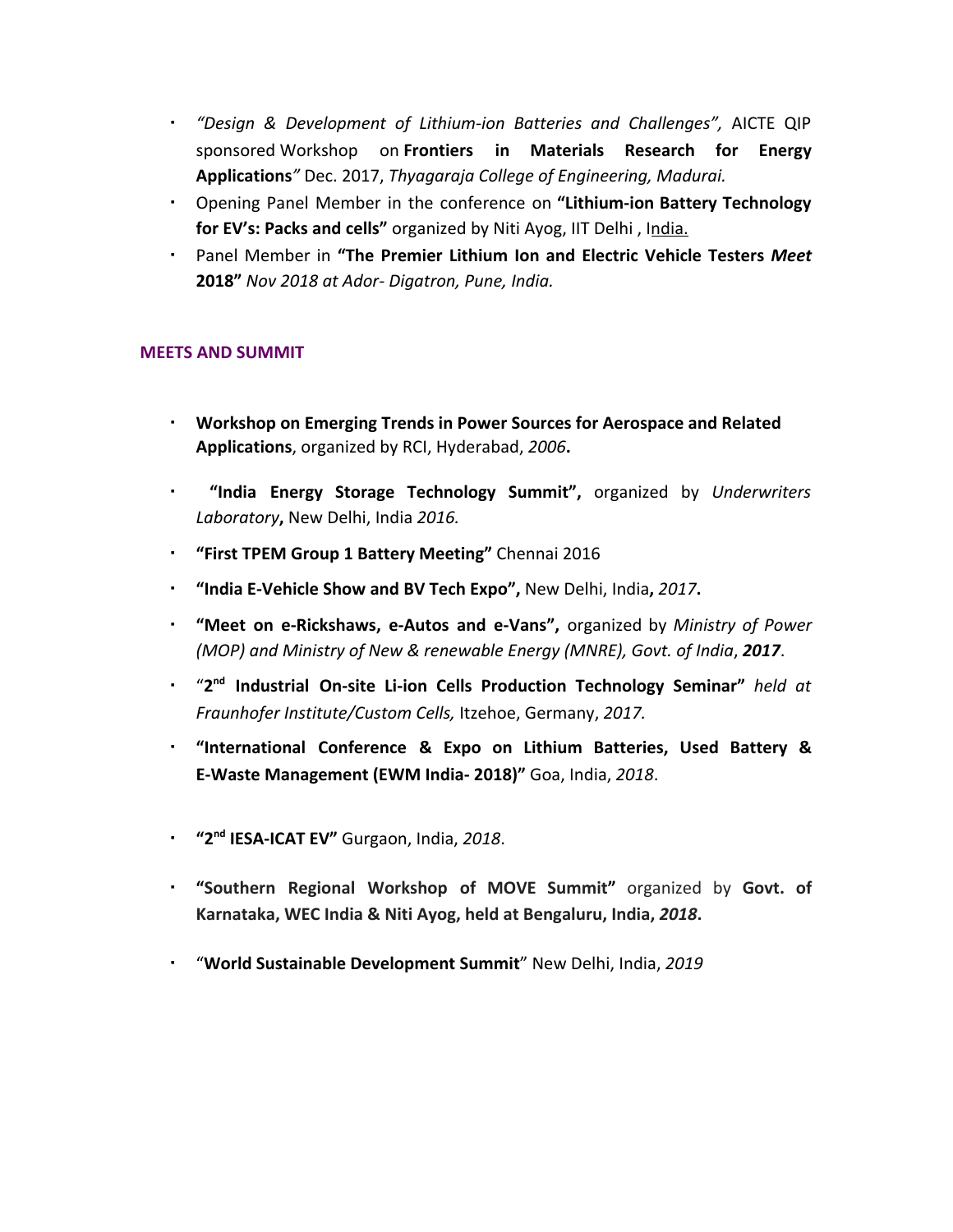#### **ANNEXURE**

#### **Achievements during**

#### **POSTDOCTORAL**

- Organophosphines as catalysts for the removal of sulfur from of solid coal.
- Estimation of total phenolics in the coal liquefaction resids by  $31P-NMR$ spectroscopy.
- Proazaphosphatrane as catalyst for the conversion of alkyl isocyanates to isocyanurates.
- Solvent dependency in the enhanced utility of proazaphosphatrane and hence the stereo specific synthesis of certain bioactive molecules.
- Safety coordinator that conforms to the rules and regulations of OSHA and EPA of Ames Lab.

# **DOCTORAL**

- The synthesis of stable, chiral but racemic phosphonus diamides.
- Synthesis of a Cyclophosphathiazene i.e Phosphorus, Sulphur and Nitrogen containing Inorganic Heterocycle wherein, phosphorus atom bears two different substituents, the first of its kind.
- A facile N C bond cleavage at room temperature.

# **PATENTS**

- 1. "Method for the Removal of Sulphur from coal and petroleum products", Verkade, J.G. **Mohan, T**.; Anjelici, R.J.; US Patent No : 5,437,696 / 95, **1995**
- 2. "Mild Desulphurization of Sulphur Bearing Materials", Verkade, J.G. **Mohan, T**. US Patent No : 5,509,945 / 96,**1996**
- 3. "Prophosphatrane Deprotonation of Solvents, Verkade, J.G. **Mohan, T**.; Wroblewski, AE. US Patent No : 5,698,737,**1997.**
- 4. "A Lithium-ion Cell with a Good Cycle Life", Prasad, A. J; Mohan,T. **Indian Patent Application No. 1453/CHE/2004 A**, *filed on 30.12.2004*.
- 5. "Lithium-ion Polymer Cell" **,** Prasad, A. J ; Mohan,T. **Indian Patent Application No. 1452/CHE/2004 A**, *filed on 30.12.2004*.

#### **JOURNALS**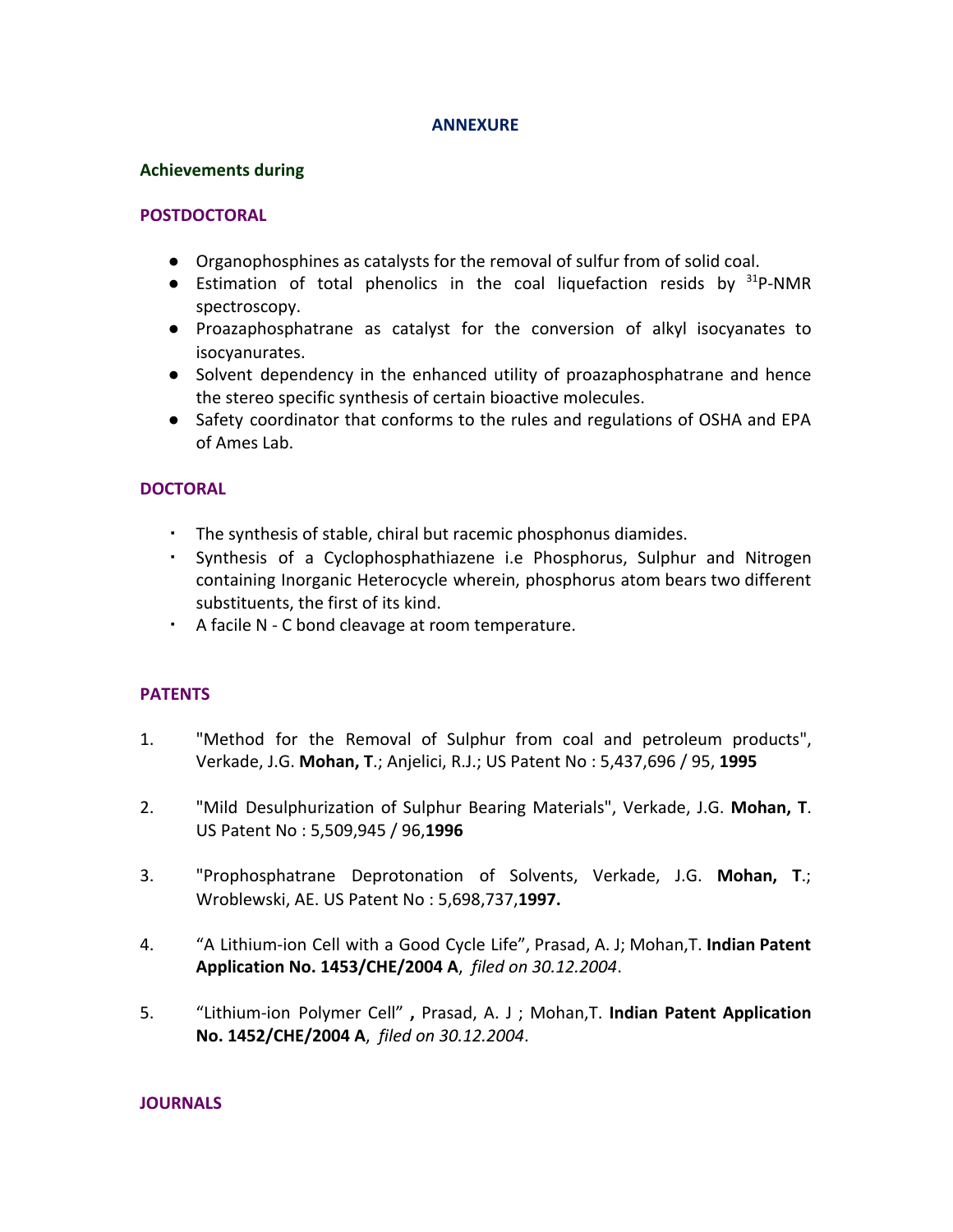- 1. "Stable Chiral but Racemic Phosphines, Ph(R')(R")P Containing two Different (amino) Substituents : High Yield Synthesis and Conversion to the Respective Sulphides", **Mohan ,T**.; Sudheendra Rao, M.N.;Aravamudan, G. *Tetrahedron Lett*.**1989**,*30(36)*,4871.
- 2. "Preparation and structural characterization of 1- Phenyl 1-dicyclohexylaminocyclo-1-phospha-3, 5-dithia-2,4,6-triazene", **Mohan, T**.; Thomas, C.J.; Sudheendra Rao,M.N..; Aravamudan, C.J.; Meetsma,A.; Vande Grampel, J.C*. Phosphorus Sulphur*,**1992**,*65,79.*
- 3. "A Reinvestigation of the reaction of Triphenylphosphine with Tetracyano-ethylene. Molecular Structure of N-(Heptacyanocyclopent- 1- enyl) triphenyl phosphoranimine", **Mohan, T**.; Day, R.O.; Holmes, R.R. *Inorg. Chem*.**1992,** *31,*2271.
- 4. "Determination of Total Phenol Concentration in Coal Liquefaction Resids by  $31\text{ P}$ -NMR Spectroscopy", **Mohan, T.; Verkade**, J.G.*Energy Fuels*.**1993**,*7*,222.
- 5. "Cyclic S-N Compounds and Phosphorus Reagents: Part XII. Reactions of  $S_A N_A$ with (2-Pyridylamino) phosphine", Mohan, T.; Thomas, C.J. Aravamudan,G.; Sudheendra Rao, M.N..; Meetsma,A.; Van de Grampel, J.C. *Heteroatom Chem*. **1994,** *5*,19.
- 6. "Selective and Efficient Synthesis of Perhydro- 1,3,5- triazene 2,4,6- triones and Carbodiimide from Isocyanates Using ZP(CH<sub>3</sub>NCH<sub>2</sub>CH<sub>2</sub>)<sub>3</sub>N as Catalyst", Tang. J. –S,; **Mohan, T**; Verkade,J. G. *J. Org. Chem*. **1994**, *59*,4931.
- 7. "Novel Halogen Chemistry of Atranes",Mohan,T.; Wan, Y.; Verkade,J.G. *J. Fluorine Chem*.**1995**,*71*(2),185.
- 8. "  $131P$  Solid State NMR Study of Coals Derivatized with Phosphorus Reagents", Erdmann, K.; **Mohan, T**.; Verkade, J.*G.Energy Fuels*, **1995**,*9* (2),354.
- 9. "Reactions of Triphenylphosphine with cyclic S-N Chlorides:Influence of a tertiary Base, Et<sub>3</sub>N and the Ring size of the Cyclothiazyl Chloride on the Product Selectivity",**Mohan,T**.; Senthivel,P.; Rao, M.N.S. *Indian J. Chem*. **1995**, *34A,* 961.
- 10. "HPLC and <sup>31</sup>P -NMR Analysis of Phenols in Coal Liquefaction Oils", Erdmann, K.; **Mohan,T**.; Verkade, J.*G. Energy Fuels*,**1996**,*10*,378.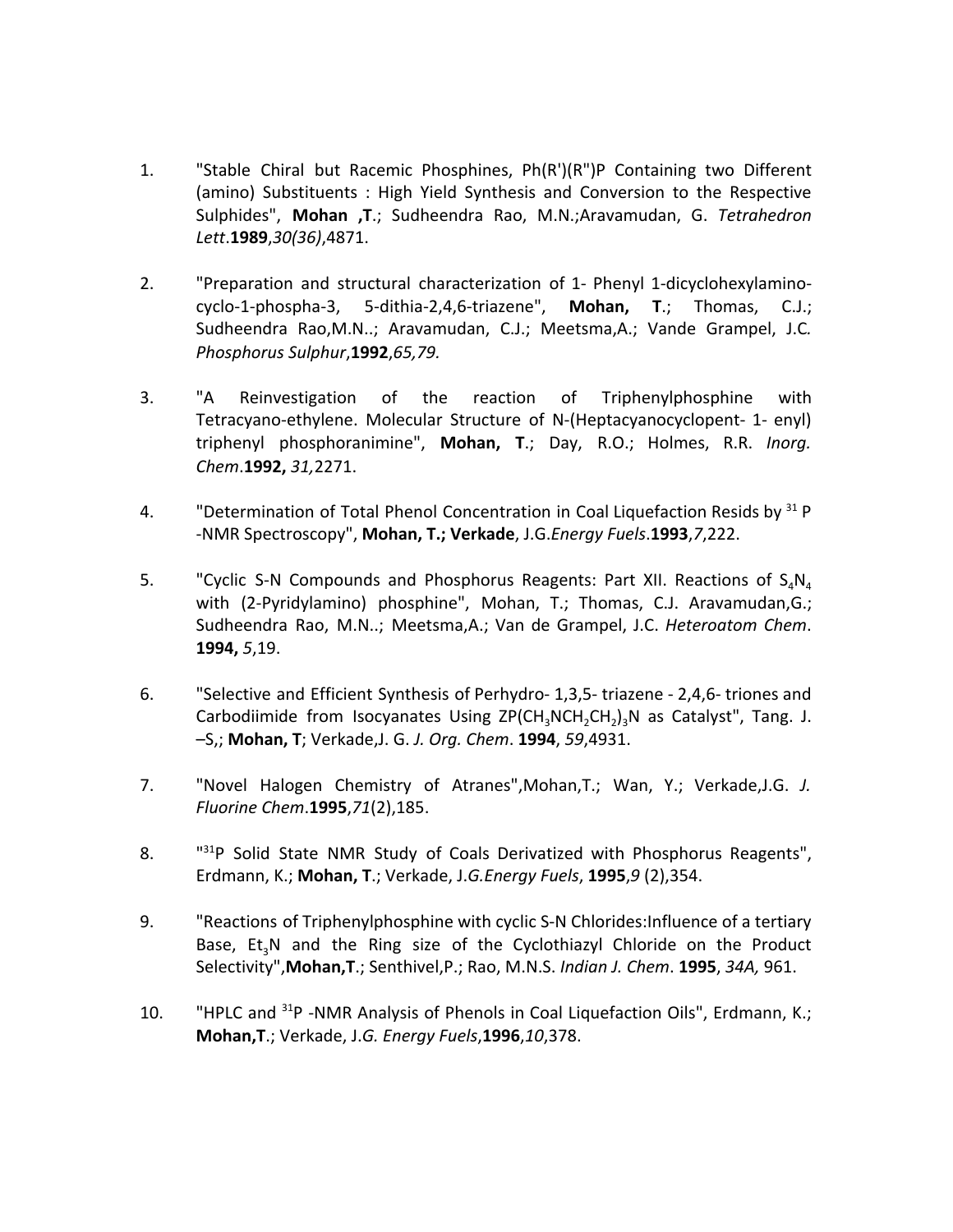- 11. Reactions of  $P(CH_3NCH_2CH_2)_3N$  with primary, secondary and tertiary Hallides. Evidence for a Solvent-Enhanced Dehydrohalogenation",**Mohan, T**.; Arumugam, S.; Verkade,J.G.; Wang,T.;Jacobson, R.A. in *Heteroatom Chem.***1996,***7*,455.
- 12. "S-{(dicyclohexylamino)(Phenyl) (1-Pyrrolidinyl) phosphinimino-cyclo-trithiazene ," Janaswamy, S. ; Murthy G.S. ; **Mohan, T**. ; Rao, M.N.S. *Acta Crystallogr. C, Crystal Struct. Commun*., **1996**, *C52*, 1250.
- 13. "Reaction of  $S_4N_4$  with Tertiary phosphines Synthesis of Phosphinmino-cyclothiazenes and their Reactions", Mohan,T.;Sudheendra Rao, M.N. *Heteroatom Chem.***1997,***8(3)*,225.
- 14. "Crystal Structure of (phenyl)(pipperidino)(dicycolohexylamino) phosphinmino-cyclo-trithiazene.dichloromethane hemisolvate,"Srinivas, J . ; Murthy, G.S. ; **Mohan, T**. ; Rao, M.N.S*. Z.Krisatllogr- New Cryst. Struct*. **1997**, *212*, 323.
- 15. "Physical Properties of LiMn<sub>2</sub>O<sub>4</sub> Spinel Prepared at Moderate Temperature", Chitra ,S. ; Kalyani,P. ; **Mohan,T**.; Gangadharan, R. ; Eddrief, M. ; Julien, C. *Ionics*, **1998**, *4*,8.
- 16. <sup>31</sup>P NMR Analysis of and Sulfur Removal from Coal Materials, Yu, Z.K. ; **Mohan, T**. ; K. Erdmann, K.; Verkade,J.G. *American Chemical Society, Division of Fuel Chemistry, Preprints*, **1998**, *43*, 905-908.
- 17. "Lithium Metal Rechargeable Cells using Li<sub>2</sub>MnO<sub>2</sub> as the Positive Electrode, " Kalyani , P. ; Chitra, S. ; **Mohan, T**. ; Gopu kumar, S. *J. Power Sources*, **1999**, *80,* 103.
- 18. "Synthesis, Characterization and Electrochemical Studies of LiNiVO<sub>4</sub> Cathode Material in Rechargeable Lithium Batteries ", Chitra, S. ; Kalyani, P. ; Yebka , B. ; **Mohan, T**. ; Poniatowski, E.H .; Gangadharan , R . ; Julien,C. *Mater Chem.Phys*. **2000***,65*,32.
- 19. "Combustion Synthesis and Characterizations of Substituted Lithium Cobalt oxides in Lithium Batteries" ,Julien, C ; Camacho – Lopez, M.A. ; **Mohan, T**., Chitra.,S; Gopukumar, .S , *Solid State Ionics* **( 2000),** *135,*241.
- 20. "Characterization and Electrochemical Studies of LiMn<sub>2</sub>O<sub>4</sub> Cathode Materials Prepared by Combustion Method" Chitra ,S. ; Kalyani,P. ; **Mohan,T**.; Gangadharan, R. ; Yebka,B. ; Castro-Garcia,S. ; Massot, M.; Julien, C. ; Eddrief, M. *J.Electroceramaics,*, **1999**, 3(4), 433.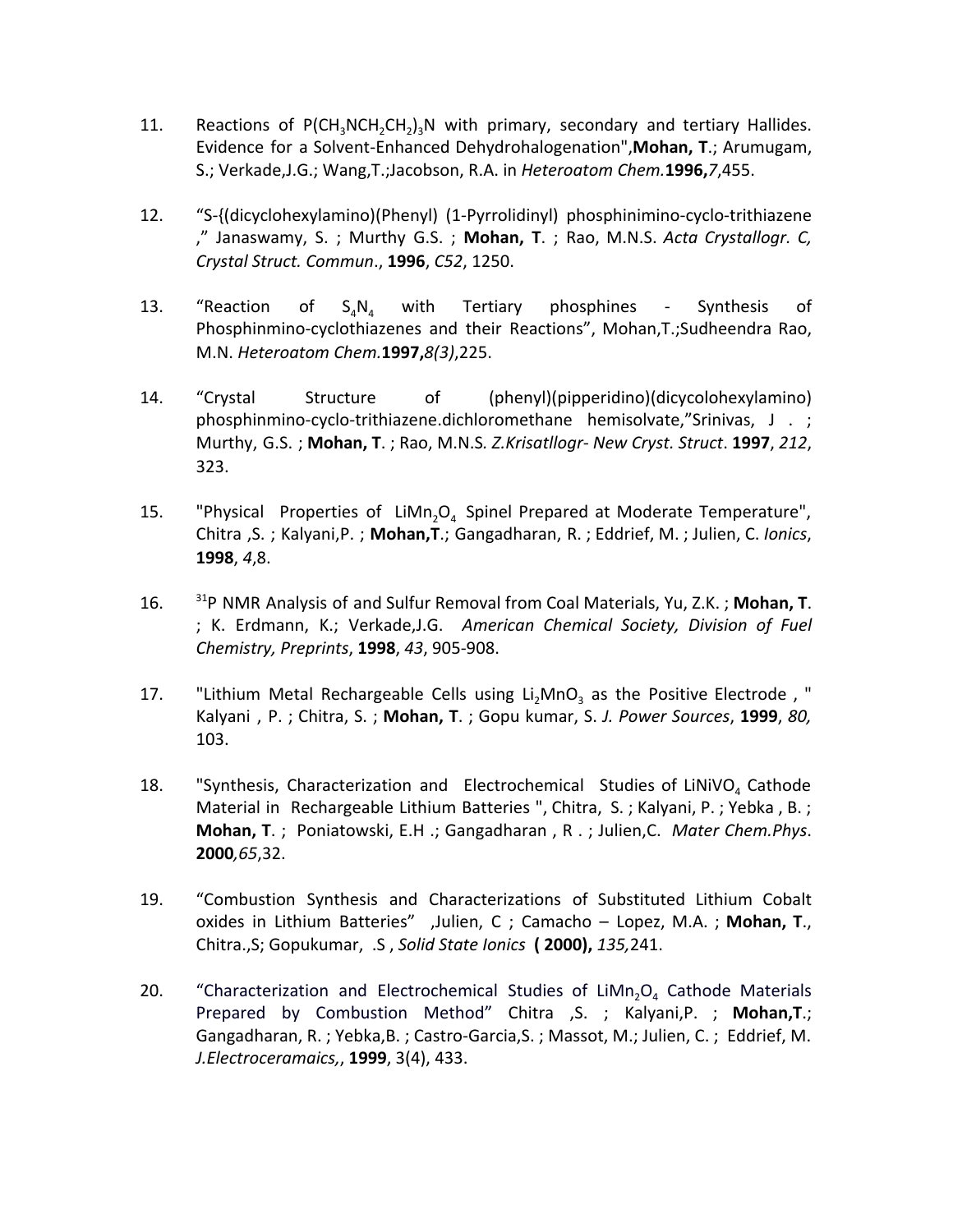- 21. "Crystal Structure Analysis of (morpholoino)(phenyl)(dicycolohexylamino) phosphinmino-cyclo-trithiazene,"Janaswamy,S.; Murthy, G.S. ; **Mohan, T**. ; Rao, M.N.S*. Crystallogr.Reports*. **2003**,*48(1),* 68.
- 22. "Crystal Structure Analysis of (N.Methylpiperazino)(dicycolohexylamino) (phenyl)(phosphinmino-cyclo-trithiazene,"Janaswamy,S.; Murthy, G.S.; **Mohan, T**. ; Rao, M.N.S*. Crystallogr.Reports*. **2005**, *35,* 27.
- 23. "Microstructure and Mechanical Properties of Pulse Laser Welded Stainless Steel and Aluminium alloys for Lithium-ion Cell Casings" Vallabha Rao Rikka, Sumit Ranjan Sah<sup>1</sup> , Rajappa Tadepalli, Ravi Bathe **T. Mohan**, R. Prakash, G. Padmanabham, and R. Gopalan, *Journal of Materials Science and Engineering B* **(2016)** , *6 (9-10),* 218-225

# **REPORT**

"Coal Liquefaction Process Streams Characterization and evaluation: Estimation of Total Phenol Concentration in Coal Liquefaction Resids by  $31P - NMR$ Spectroscopy ", **Mohan, T**; Verkade, J.G. Report 1992, DOE/PC /89883 - 62 Order No. DE93007941 *Energy Res. Abst* **1993,** *18(1)*, no. 11672.

### **PRESENTATIONS AT CONFERENCES**

- 1. " Reactions of Aminotriphenylphoniumchloride with 1,3,5,6- Tetrathia 2,4,6,8 tetrazocine in presence of a base ", **Mohan, T.**; Aravamudan, G. ; Sudheendra Rao, M.N. *Symposium on Recent Trends in Heterocyclic chemistry,* **1986***, BHU, Varanasi,* **India***.*
- 2. " A Compartive study of the Reactions of the phosphines  $Ph_eP(NC_AH_2O)_{3-x}$ [x=0,1,2,3 ] with S<sub>3</sub>N,CI AND S<sub>4</sub>N<sub>3</sub>CI ",Mohan, T.; Thomas, C.J. Aravmudan, G. Sudheendra Rao, M.N. ; *First International Conference on Heteroatom Chemistry, 1987, Kobe*, **Japan.**
- 3. " High Yield Syntheses of Triphenylphosphinimino- cyclo- trisulphurtrinitride and 1,5 - Bis (Thriphenylphosphinimino)- cyclo- trisulphurtrinitride from cyclic S-N Chlorides", **Mohan, T**.; Aravamudan, G.Sudheendra Rao, M.N.; *VII Annual Conference, Indian Council of chemists,* **1987***, Gwalior*, **India.**
- 4. "A Comparitive Study of The Reactions of Cyclic S-N Chlorides With Ph<sub>3</sub> P and Ph<sub>3</sub>PR<sub>2</sub> (R= Morpholino- & Piperidino) ", **Mohan, T**,; Aravamudan, G. Sudheendra Rao, M.N. ;*Second Symposium on The Modem Trends in Inorganic Chemistry,* **1988**, *Madras,* **India.**